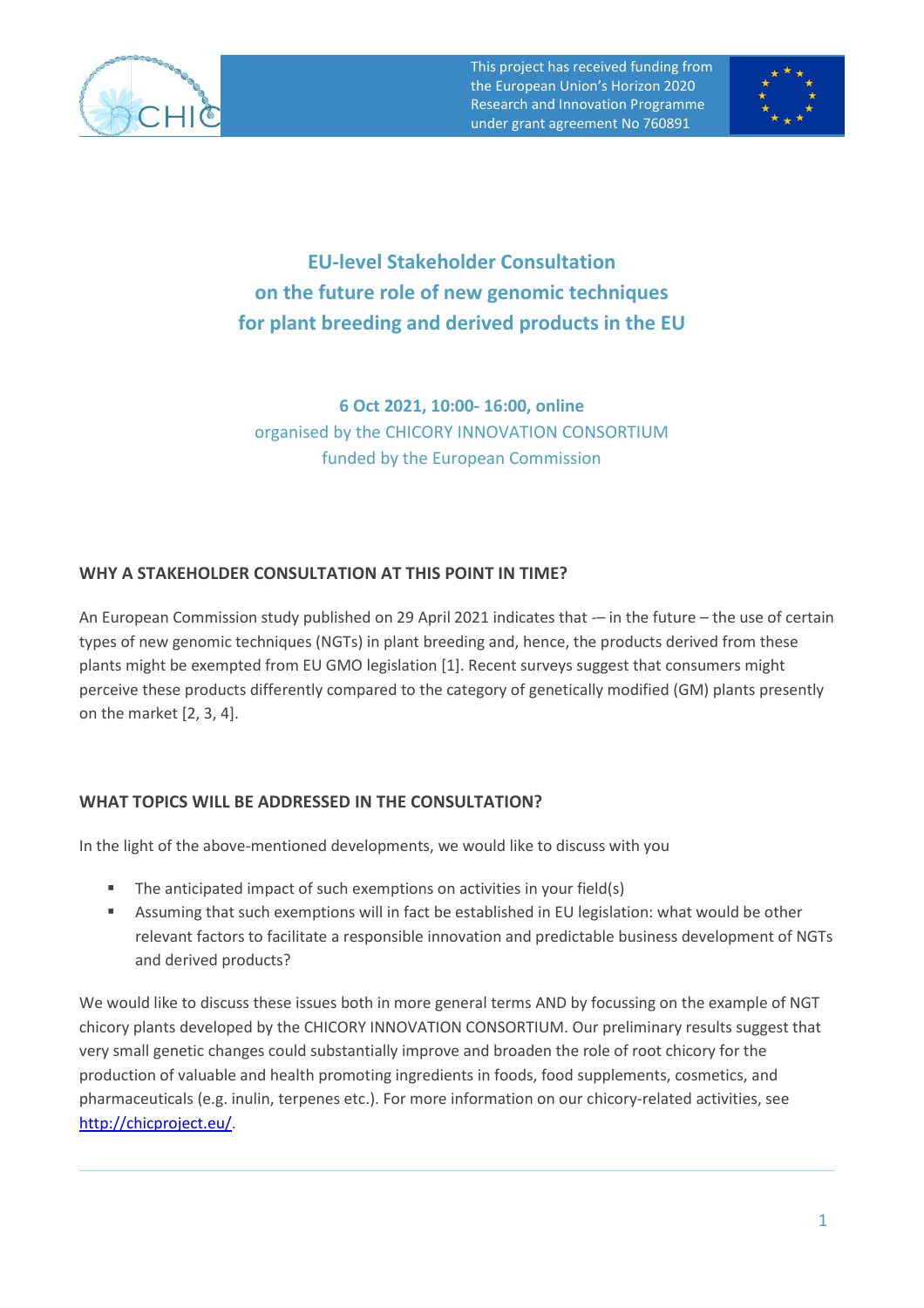

This project has received funding from the European Union's Horizon 2020 Research and Innovation Programme under grant agreement No 760891



The results of this consultation will inform EU-level and national policy makers, academia, industries, farmers and civil society organisations.

## **WHAT ARE REASONS TO PARTICIPATE?**

The consultation will bring together a broad range of experts and stakeholders from the field and provide

- Topical information on legal and policy developments and results of national consumer and stakeholder consultations related to NGTs and derived products
- Topical information on the potential of root chicory
- A forum to bring in your views and exchange perspectives with stakeholders relevant to your area
- A consultation agenda tailored to interests and information needs of preregistered participants (see link below)
- Chatham House Rules in order to facilitate open discussion
- **•** Therefore, anonymised reporting of the consultation (neither names nor affiliations of participants will be included)
- Online meeting not susceptible to possible travel restrictions
- Participation free of charge

Participants of the online consultation will receive an invitation to a follow-up consultation planned as faceto-face meeting in or nearby Brussels in mid-2022 (including support for travel expenses if needed).

Please use the following [form](http://chicproject.eu/the-eu-level-stakeholder-consultations-expression-of-interest/) to inform us whether or not you are interested in contributing to this discussion, and if so, in which form. We are looking forward to receiving your reply until 15 August 2021.

Even if you are not considering to participate, we kindly ask you to complete our shor[t online survey on NGTs.](https://survey.tugraz.at/index.php/395853?lang=en) It will take no longer than 8 (!) minutes of your time and your replies certainly will be of great help in understanding what European stakeholders think about the recent developments.

## **REFERENCES:**

[1] European Commission (2021). Study on the status of new genomic techniques under Union law and in light of the Court of Justice ruling in Case C-528/16. Commission Staff Working Document SWD(2021) 92 final, 29 April 2021. Available here: https://ec.europa.eu/food/plants/genetically-modified-organisms/newtechniques-biotechnology/ec-study-new-genomic-techniques\_en, last visited 8 July 2021.